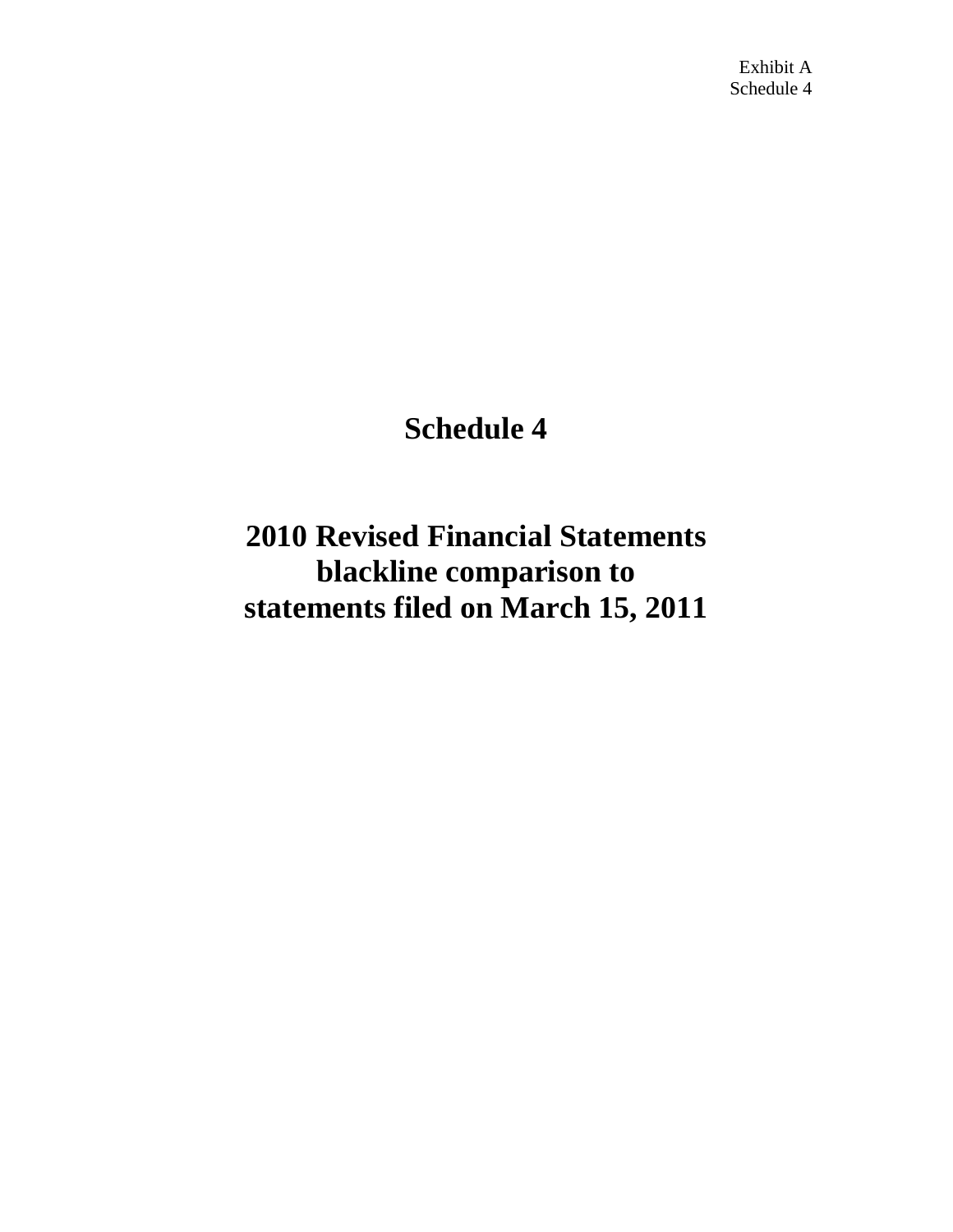#### **Enbridge Gas New Brunswick**

Balance Sheet for Regulatory Purposes For the year ended December 31, 2010

#### **Notice to Reader: Subject to approval by the New Brunswick Energy and Utilities Board**

(in thousands of dollars)

| <b>Assets</b>                                                                             | 2010             | 2009             |
|-------------------------------------------------------------------------------------------|------------------|------------------|
| <b>Regulated Assets</b>                                                                   |                  |                  |
| Property, Plant and Equipment (Note 1)                                                    |                  |                  |
|                                                                                           | \$<br>-156,619   | \$<br>147,751    |
| Gas Distributor Plant in Service - Net (includes AFUDC capitalized during 2010 of \$86.9) | \$<br>156,205    | \$<br>147,529    |
| <b>Contruction Work In Progress - Gas Distributor Plant</b>                               | 1,651            | 1,382            |
|                                                                                           | 158,270          | 149,133          |
| <b>Total Property, Plant &amp; Equipment</b>                                              | 157,856          | 148,911          |
| <b>Deferred Charges</b>                                                                   |                  |                  |
| Deferred Development Costs - Net (Note 2)                                                 | 851              | 1,151            |
|                                                                                           | 96,971           | 88,771           |
| Development O&M Capitalized Costs - Net (Note 3)                                          | 96,409           | 88,378           |
|                                                                                           | 172,782          | 155,895          |
| <b>Regulatory Deferral</b>                                                                | 171,427          | 155,377          |
|                                                                                           | 270,604          | 245,817          |
| <b>Total Deferred Charges</b>                                                             | 268,687          | 244,906          |
| <b>Short Term Investments</b>                                                             | 2,957            | 2,955            |
|                                                                                           | 431,831          | 397,905          |
| <b>Total Regulated Assets</b>                                                             | 429,500          | 396,772          |
|                                                                                           |                  |                  |
| <b>Other Regulated Assets</b>                                                             | 21,110<br>21,071 | 16,483<br>16,483 |
|                                                                                           |                  |                  |
|                                                                                           | 452,941<br>\$    | 414,388<br>\$    |
| <b>Total Assets</b>                                                                       | \$<br>450,571    | \$<br>413,255    |
|                                                                                           |                  |                  |
| <b>Liabilities and Partner's Equity</b>                                                   |                  |                  |
|                                                                                           | -194,513<br>\$   | 186,656<br>\$    |
| <b>Partner's Equity</b>                                                                   | \$<br>192,143    | \$<br>185,523    |
| Long-term Advances from Associates and Affiliates (Note 4)                                | 233,650          | 212,650          |
| <b>Other Regulated Liabilities</b>                                                        | 24,778           | 15,082           |
|                                                                                           | \$<br>452,941    | \$<br>414,388    |
| <b>Total Liabilities and Equity</b>                                                       | \$<br>450,571    | \$<br>413,255    |

**Rate Base for Regulatory Purposes –** Note 9 **Capital Structure for Regulatory Purposes** – Note 10 **Financial Statement Effects of Rate Regulation -** Note 12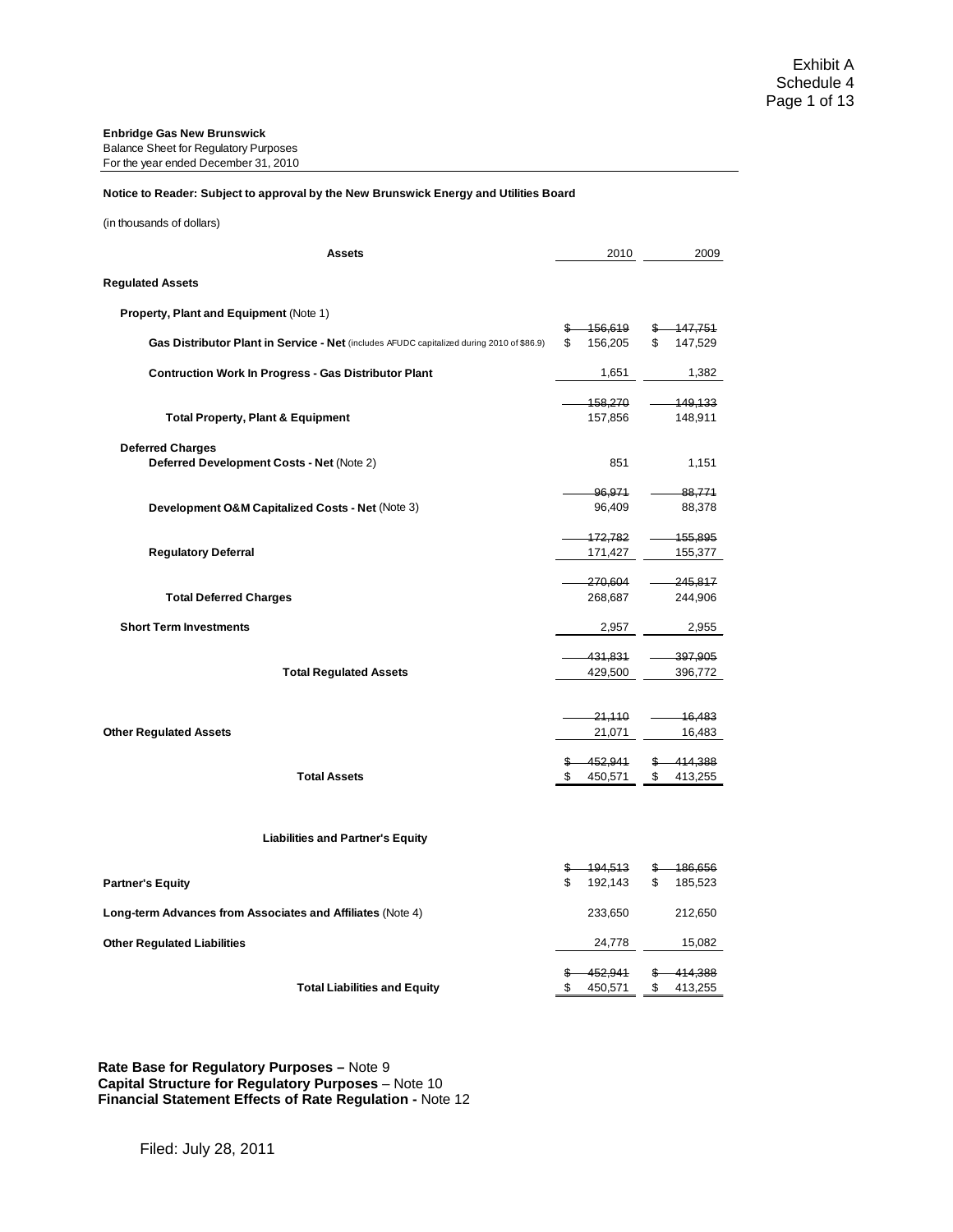#### **Notice to Reader: Subject to approval by the New Brunswick Energy and Utilities Board**

(in thousands of dollars)

|                                                                                | 2010             | 2009              |
|--------------------------------------------------------------------------------|------------------|-------------------|
| Revenue                                                                        |                  |                   |
| <b>Operating Revenue (Note 5)</b>                                              |                  |                   |
| Gas distribution                                                               | \$<br>38,466     | \$<br>26,162      |
| <b>Miscellaneous</b>                                                           | 264              | 281               |
| Income from Investments                                                        |                  | 44                |
| <b>Allowance for Funds Used During Construction</b>                            | 87               | 34                |
|                                                                                | 38,817           | 26,521            |
| <b>Installation Services</b>                                                   |                  |                   |
| Revenue                                                                        | 6,787            | 7,664             |
| Cost of goods sold                                                             | (5,790)          | (6, 221)          |
|                                                                                | 997              | 1,443             |
| <b>Total Revenue</b>                                                           | 39,814           | 27,964            |
| <b>Expenses</b>                                                                |                  |                   |
| <b>Operating Expenses</b>                                                      |                  |                   |
|                                                                                | 7,788            | 5,054             |
| Operating and maintenance expenses (Note 6)                                    | 7,142            | 4,586             |
| Bad debt expense                                                               | 353              | 311               |
|                                                                                | <del>5.652</del> | 5,042             |
| Amortization of Property, Plant and Equipment                                  | 5,637            | 5,035             |
| <b>Municipal and Other Taxes</b>                                               | 1,088            | 1,053             |
|                                                                                | 14.117           | 12,367            |
| Interest on Amounts Due to Associates & Affiliates and Other Interest (Note 7) | 14,058           | 12,355            |
|                                                                                |                  |                   |
|                                                                                | 2.980            | 2.904             |
| <b>Amortization of Deferred Development Costs</b>                              | 2,967            | 2,898             |
|                                                                                | 31,978           | 26,731            |
| <b>Total Expenses</b>                                                          | 31,245           | 26,238            |
|                                                                                |                  |                   |
|                                                                                | 7,836            | 1.233             |
| Income before Extraordinary Items, Regulatory Deferral and Return on Rate Base | 8,569            | 1,726             |
|                                                                                | 16,913           | 23,158            |
| <b>Regulatory Deferral</b>                                                     | 16,076           | 22,640            |
|                                                                                | 24,749           | <del>24,391</del> |
| Regulated Return on Equity (Note 8)                                            | \$<br>24,645     | \$<br>24,366      |
|                                                                                |                  |                   |

**Details of Affiliate Transactions** – Note 11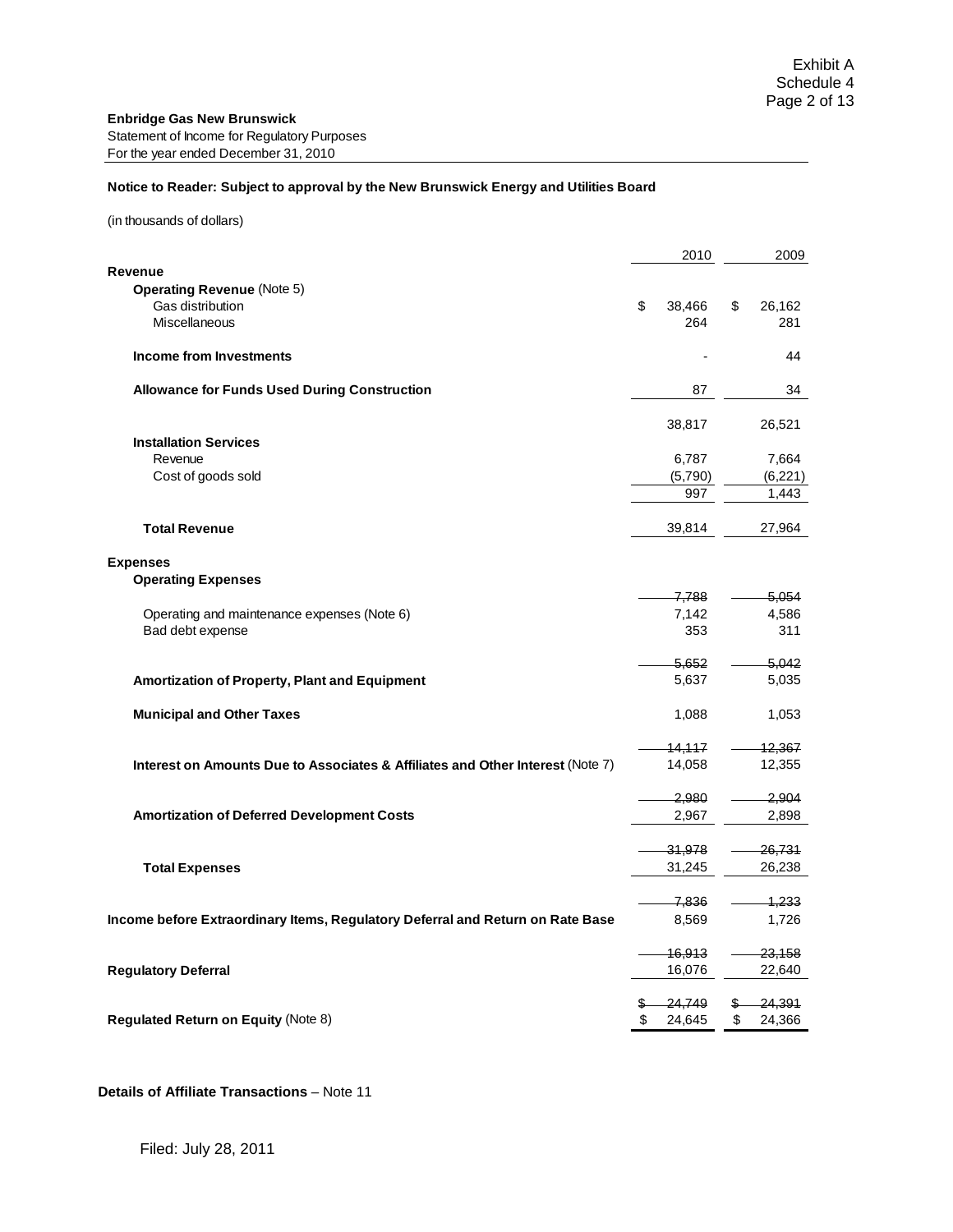#### Notes to Regulatory Financial Results Schedule 4 and Schedule 4 and Schedule 4 and Schedule 4 and Schedule 4 and Schedule 4 and Schedule 4 and Schedule 4 and Schedule 4 and Schedule 4 and Schedule 4 and Schedule 4 and Sche

For the year ended December 31, 2010 **Page 3 of 13** 

# (in thousands of dollars)

## Note 1 **Property, Plant & Equipment**

|                                   |               |                         |              | 2010            | 2009            |                           |
|-----------------------------------|---------------|-------------------------|--------------|-----------------|-----------------|---------------------------|
|                                   |               |                         | Accumulated  | <b>Net Book</b> | <b>Net Book</b> | Rates of                  |
|                                   | Cost          |                         | Amortization | Value           |                 | <b>Value Amortization</b> |
| Property, plant & equipment       |               |                         |              |                 |                 |                           |
| General plant                     |               |                         |              |                 |                 |                           |
| Computer hardware & software      | \$<br>3,866   | $\sqrt[6]{\frac{1}{2}}$ | (3,021)      | \$<br>845       | \$<br>803       | 28.80%                    |
| Tools and work equipment          | 760           |                         | (217)        | 543             | 503             | 5.30%                     |
| Office furniture and equipment    | 493           |                         | (140)        | 353             | 340             | 4.40%                     |
| Transportation                    | 1,117         |                         | (168)        | 949             | 710             | 11.80%                    |
| Communications                    | 88            |                         | (26)         | 62              |                 | 28.80%                    |
| Leasehold improvements            | 651           |                         | (324)        | 327             | 409             | 1                         |
| Subtotal                          | 6,975         |                         | (3,896)      | 3,079           | 2,765           |                           |
| Distribution plant                |               |                         |              |                 |                 |                           |
| Land                              | 375           |                         |              | 375             | 375             |                           |
| Rights of way and easements       | 166           |                         |              | 166             | 156             |                           |
|                                   | 103.939       |                         | (13.877)     | 90.062          | 85.955          |                           |
| <b>Distribution mains</b>         | 103,669       |                         | (13, 944)    | 89,725          | 85,733          | 2.43%                     |
|                                   | 45,908        |                         | (7, 275)     | 38,633          |                 |                           |
| <b>Street services</b>            | 45,827        |                         | (7, 274)     | 38,553          | 35,434          | 3.83%                     |
| Meters and regulators             | 16,442        |                         | (2, 847)     | 13,595          | 11,766          | 3.83%                     |
|                                   | 13.299        |                         |              | 10,709          |                 |                           |
| <b>Stations</b>                   | 13,302        |                         | (2,590)      | 10,712          | 11,300          | 4.40%                     |
|                                   | 180,129       |                         | (26, 589)    | 153,540         | 144,986         |                           |
| Subtotal                          | 179,781       |                         | (26, 655)    | 153,126         | 144,764         |                           |
|                                   | 187,104       |                         | (30, 485)    | 156,619         | 147,751         |                           |
| Total plant in service            | 186,756       |                         | (30, 551)    | 156,205         | 147,529         |                           |
| Construction work in progress     | 1,651         |                         |              | 1,651           | 1,382           |                           |
|                                   |               |                         |              |                 |                 |                           |
|                                   | 188,755       |                         | (30, 485)    | 158,270         | 149,133         |                           |
| Total property, plant & equipment | \$<br>188,407 | \$                      | (30, 551)    | \$<br>157,856   | \$<br>148,911   |                           |

**1 - Amortized over the term of the related leases.**

Filed: July 28, 2011

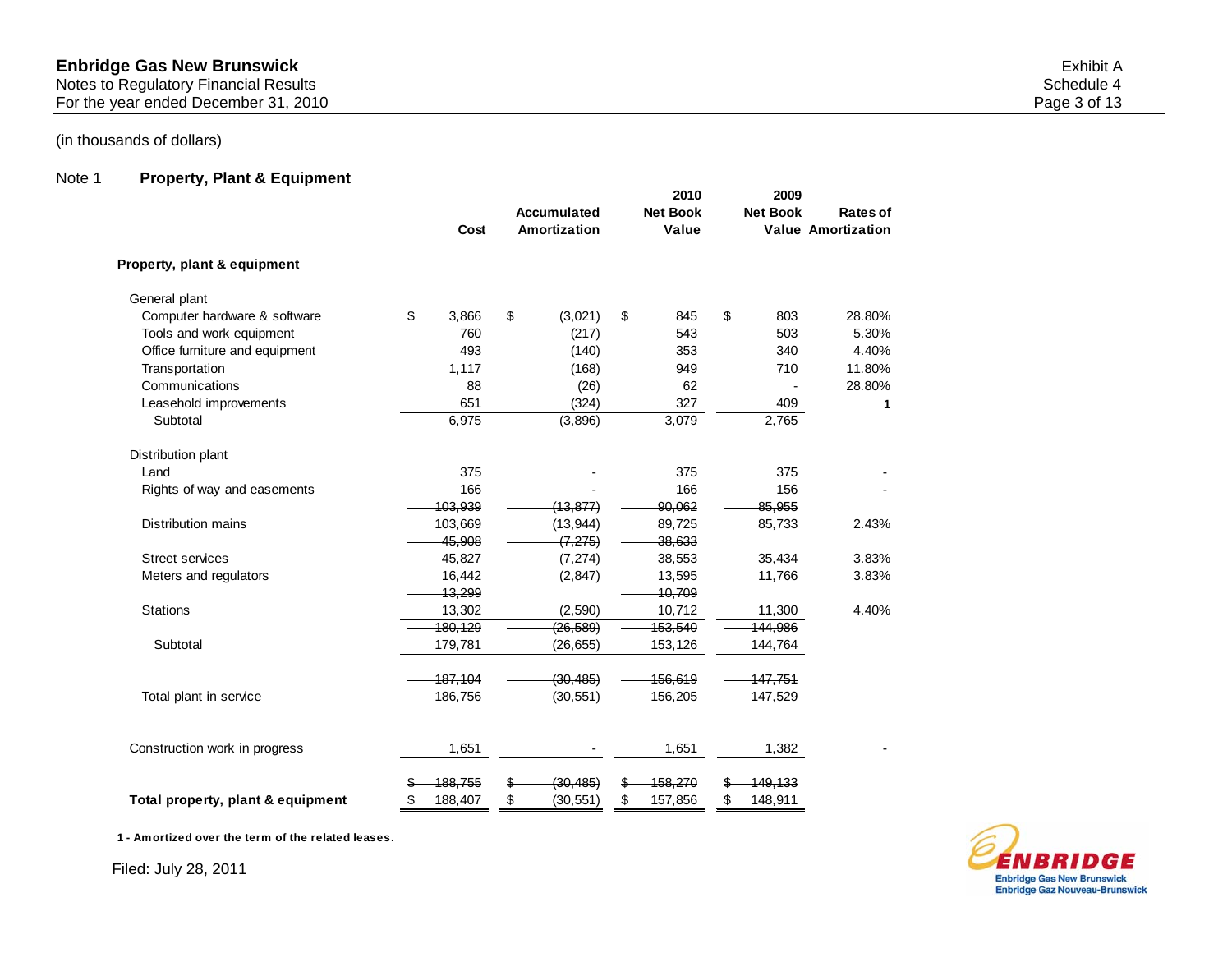Notes to Regulatory Financial Results Schedule 4 and Schedule 4 and Schedule 4 and Schedule 4 and Schedule 4 and Schedule 4 and Schedule 4 and Schedule 4 and Schedule 4 and Schedule 4 and Schedule 4 and Schedule 4 and Sche

For the year ended December 31, 2010 **Page 4 of 13** 

## (in thousands of dollars)

## Note 2 **Deferred Development Costs - Net**

|                                          | Cost                 |   | Accumulated<br>Amortization |    | 2010<br><b>Net Book</b><br>Value |   | 2009<br><b>Net Book</b> | Rates of<br><b>Value Amortization</b> |
|------------------------------------------|----------------------|---|-----------------------------|----|----------------------------------|---|-------------------------|---------------------------------------|
| Franchise fee<br>Deferred carrying costs | \$<br>1.500<br>1.784 |   | (850)<br>(1,583)            | \$ | 650<br>201                       | S | 725<br>426              | 5.00%<br>20.00%                       |
| Total deferred development costs, net    | 3.284                | S | (2, 433)                    | S  | 851                              |   | 1,151                   |                                       |

## Note 3 **Development O&M Capitalized Costs - Net**

|                                              |                                     |    |                              | 2010                     | 2009             |                                       |
|----------------------------------------------|-------------------------------------|----|------------------------------|--------------------------|------------------|---------------------------------------|
|                                              | Cost                                |    | Accumulated<br>Amortization  | <b>Net Book</b><br>Value | <b>Net Book</b>  | Rates of<br><b>Value Amortization</b> |
| Development O&M capitalized costs            | <u> 106.494</u><br>105,913          | S  | <del>9,523</del><br>(9, 504) | \$<br>96,971<br>96,409   | 88,771<br>88,378 | 2.43%                                 |
| Total development O&M capitalized costs, net | \$<br><del>106,494</del><br>105,913 | \$ | $-9,523$<br>(9,504)          | \$<br>-96,971<br>96,409  | 88,774<br>88,378 |                                       |

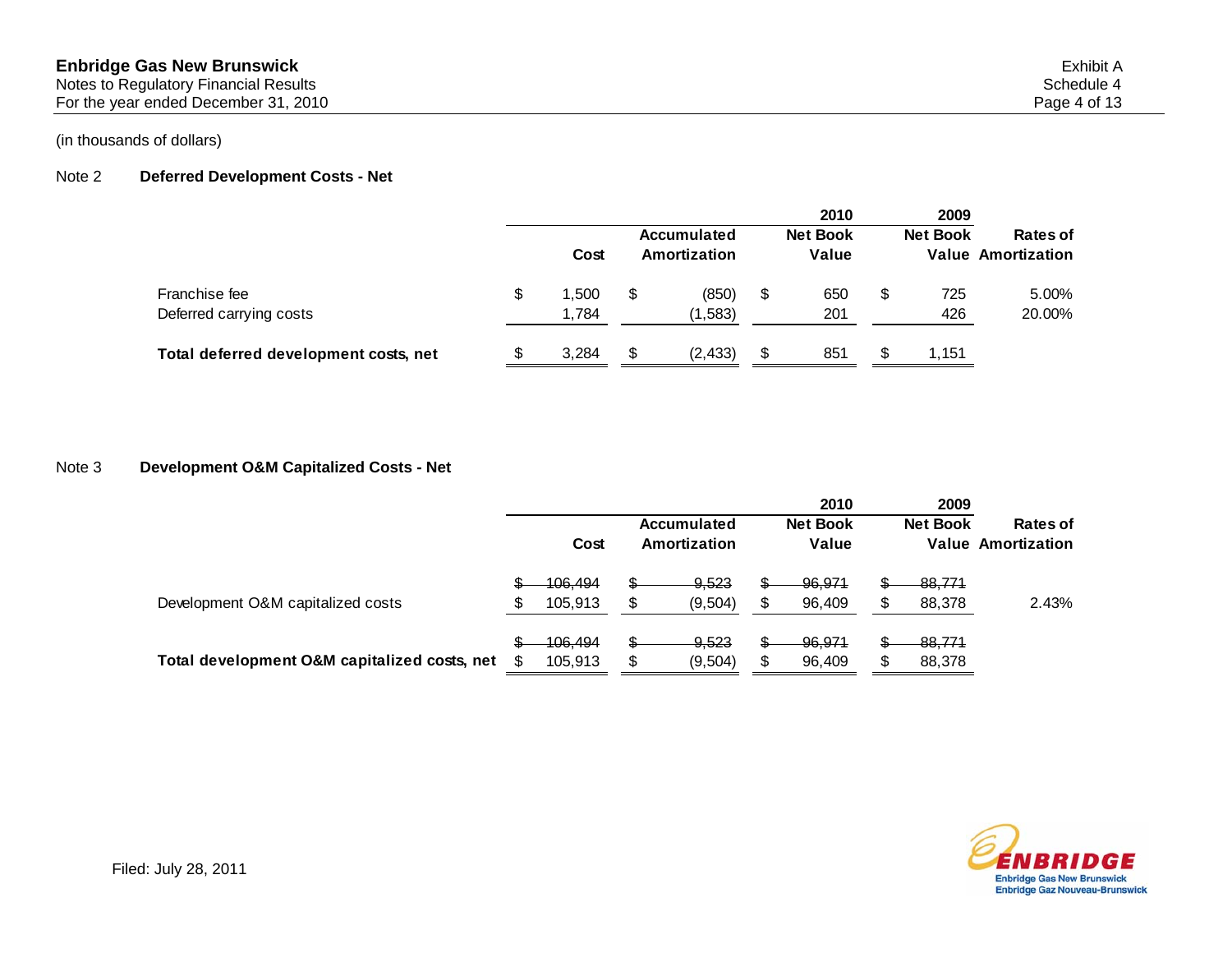| <b>Enbridge Gas New Brunswick</b>     | Exhibit A    |
|---------------------------------------|--------------|
| Notes to Regulatory Financial Results | Schedule 4   |
| For the vear ended December 31, 2010  | Page 5 of 13 |

## Note 4 **Long-term Advances from Associates and Affiliates**

|                                |                   |                      |               |               | 2010<br><b>Cost of Debt</b> |           |                          |               | 2009<br><b>Cost of Debt</b> |           |
|--------------------------------|-------------------|----------------------|---------------|---------------|-----------------------------|-----------|--------------------------|---------------|-----------------------------|-----------|
|                                | <b>Issue Date</b> | <b>Maturity Date</b> | <b>Amount</b> | Enbridge Inc. | <b>EGNB</b>                 | Regulated | Amount                   | Enbridge Inc. | <b>EGNB</b>                 | Regulated |
| Promissory Note                | $6$ -Feb-01       | 6-Feb-11             | 6,150         | 6.33%         | 7.95%                       | 7.33%     | 6,150                    | 6.33%         | 7.95%                       | 7.33%     |
| Promissory Note                | 28-Jun-02         | 29-Jun-12            | 6,000         | 6.08%         | 7.89%                       | 7.08%     | 6,000                    | 6.08%         | 7.89%                       | 7.08%     |
| Promissory Note                | 23-Dec-02         | 24-Dec-12            | 7,500         | 6.50%         | 7.41%                       | 7.50%     | 7,500                    | 6.50%         | 7.41%                       | 7.50%     |
| Promissory Note                | 26-Jun-03         | 27-Jun-13            | 13,000        | 5.62%         | 6.96%                       | 6.62%     | 13,000                   | 5.62%         | 6.96%                       | 6.62%     |
| Promissory Note                | 30-Dec-03         | 30-Dec-13            | 14,000        | 5.34%         | 7.14%                       | 6.34%     | 14,000                   | 5.34%         | 7.14%                       | 6.34%     |
| Promissory Note                | 23-Mar-04         | 24-Mar-14            | 14,000        | 5.33%         | 6.69%                       | 6.33%     | 14,000                   | 5.33%         | 6.69%                       | 6.33%     |
| Promissory Note                | 30-Nov-04         | 28-Nov-14            | 21,000        | 5.69%         | 6.95%                       | 6.69%     | 21,000                   | 5.69%         | 6.95%                       | 6.69%     |
| Promissory Note                | 30-Mar-05         | 30-Mar-15            | 6,000         | 5.04%         | 6.93%                       | 6.04%     | 6,000                    | 5.04%         | 6.93%                       | 6.04%     |
| Promissory Note                | 28-Dec-05         | 28-Dec-15            | 14,000        | 4.59%         | 6.53%                       | 5.59%     | 14,000                   | 4.59%         | 6.53%                       | 5.59%     |
| Promissory Note                | 19-Dec-06         | 19-Dec-16            | 21,000        | 4.82%         | 6.52%                       | 5.82%     | 21,000                   | 4.82%         | 6.52%                       | 5.82%     |
| Promissory Note                | 20-Dec-07         | 20-Dec-17            | 29,000        | 5.54%         | 5.85%                       | 6.54%     | 29,000                   | 5.54%         | 5.85%                       | 6.54%     |
| Promissory Note                | 19-Dec-08         | 19-Dec-13            | 15,000        | 6.85%         | 7.85%                       | 7.85%     | 15,000                   | 6.85%         | 7.85%                       | 7.85%     |
| Promissory Note                | 25-Jun-09         | 25-Jun-14            | 25,000        | 4.37%         | 5.37%                       | 5.37%     | 25,000                   | 4.37%         | 5.37%                       | 5.37%     |
| Promissory Note                | 9-Dec-09          | 9-Dec-19             | 21,000        | 4.63%         | 5.63%                       | 5.63%     | 21,000                   | 4.63%         | 5.63%                       | 5.63%     |
| Promissory Note                | 24-Aug-10         | 24-Aug-15            | 12,000        | 3.22%         | 4.22%                       | 4.22%     | $\overline{\phantom{a}}$ |               |                             |           |
| Promissory Note                | 22-Sep-10         | 22-Sep-15            | 9,000         | 3.25%         | 4.25%                       | 4.25%     | $\blacksquare$           |               |                             |           |
| Total long-term advances       |                   |                      |               |               |                             |           |                          |               |                             |           |
| from associates and affiliates |                   |                      | 233,650       | 5.26%         | 6.48%                       | 6.26%     | 212,650                  | 5.47%         | 6.74%                       | 6.47%     |

The cost of debt of EGNB is limited to the actual borrowing rate of Enbridge Inc. plus 1%.

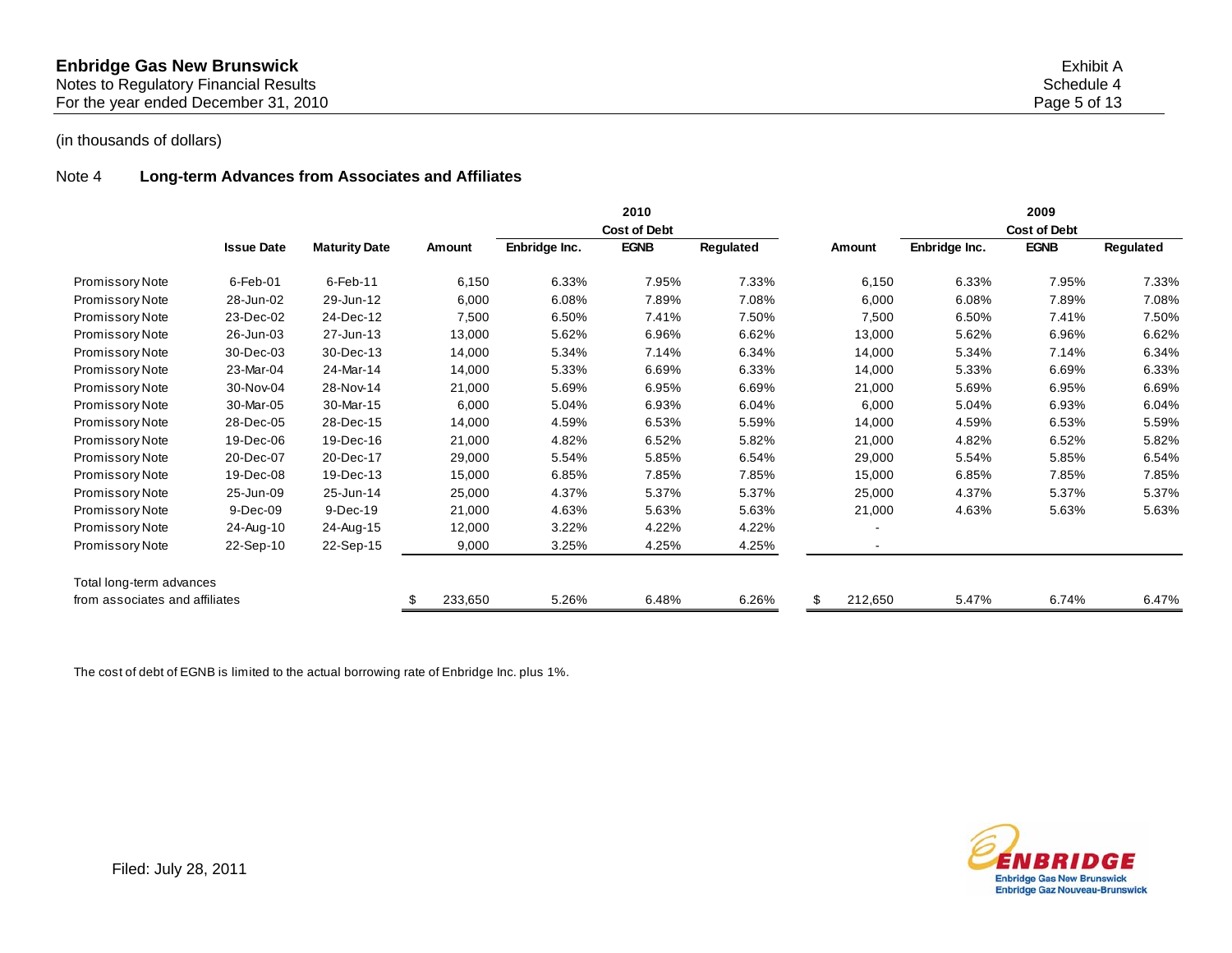## Note 5 **Operating Revenue**

## a**. Gas Distribution**

|                                           |                | 2010   |                                    |                | 2009   |                                    |  |  |
|-------------------------------------------|----------------|--------|------------------------------------|----------------|--------|------------------------------------|--|--|
|                                           | <b>Revenue</b> |        | <b>Customers Throughput</b><br>TJs | <b>Revenue</b> |        | <b>Customers Throughput</b><br>TJs |  |  |
| Small general service (SGS)               | \$<br>9,554    | 9,183  | 794                                | \$<br>6,982    | 8,404  | 793                                |  |  |
| General service (GS)                      | 10.299         | 1,325  | 935                                | 7.559          | 1.507  | 1,063                              |  |  |
| Contract general service (CGS)            | 10.860         | 300    | 1,014                              | 6.501          | 246    | 1,011                              |  |  |
| Contract large general service (CLGS-LFO) | 7,000          | 25     | 1,380                              | 4.680          | 24     | 1,367                              |  |  |
| Contract large general service (CLGS-HFO) | 736            | 9      | 1,059                              | 418            | 9      | 974                                |  |  |
| Off peak service                          | 17             | 13     |                                    | 22             | 14     |                                    |  |  |
| Total                                     | 38,466         | 10.855 | 5,183                              | 26,162         | 10.204 | 5,211                              |  |  |

1 Terajoule (TJ) = 1,000 Gigajoules (GJ)

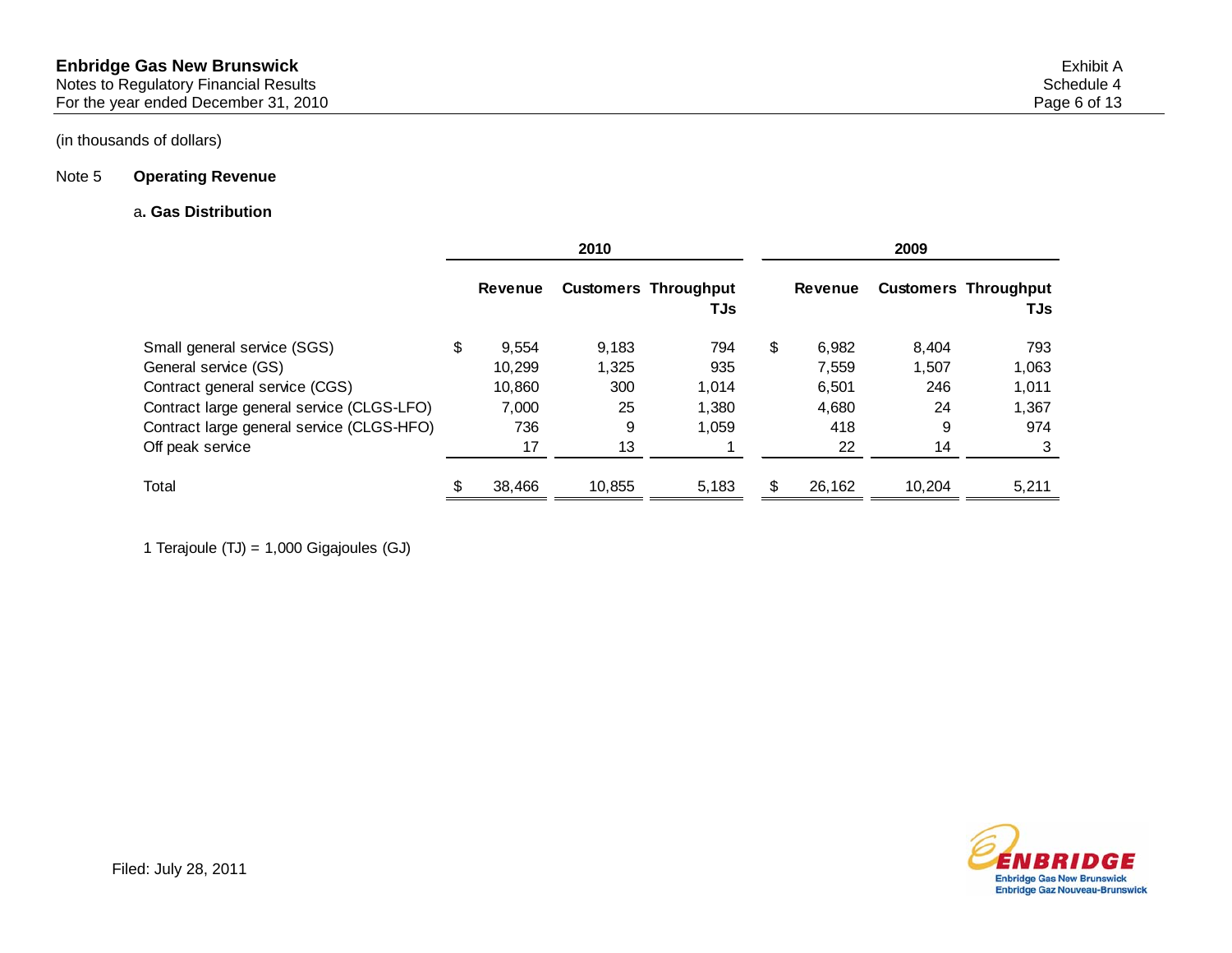## Note 5 **Operating Revenue (continued)**

## **b. Miscellaneous**

|                                                             |   | 2010       |   | 2009       |
|-------------------------------------------------------------|---|------------|---|------------|
| Agent billing and collection<br>Other miscellaneous revenue | S | 124<br>140 | S | 125<br>156 |
| Total miscellaneous                                         |   | 264        |   | 281        |

### **Details of Agent Billing and Collection Revenues**

(in dollars)

|                                            | 2010         |   | 2009    |
|--------------------------------------------|--------------|---|---------|
| Agent billing and collection               |              |   |         |
| Small general service (SGS)                | \$<br>98,515 | S | 96,602  |
| General service (GS)                       | 16,008       |   | 18,902  |
| Contract general service (CGS)             | 7,769        |   | 8,213   |
| Agent billing                              |              |   |         |
| Contract large general service (CLGS-LFO)  | 741          |   | 306     |
| Contract large general service (CLGS-HFO)  | 368          |   | 396     |
| Contract large volume service (CLVOPS)     |              |   |         |
| Off peak service (OPS)                     | 788          |   | 917     |
|                                            |              |   |         |
| Total agent billing and collection revenue | 124.189      |   | 125.336 |

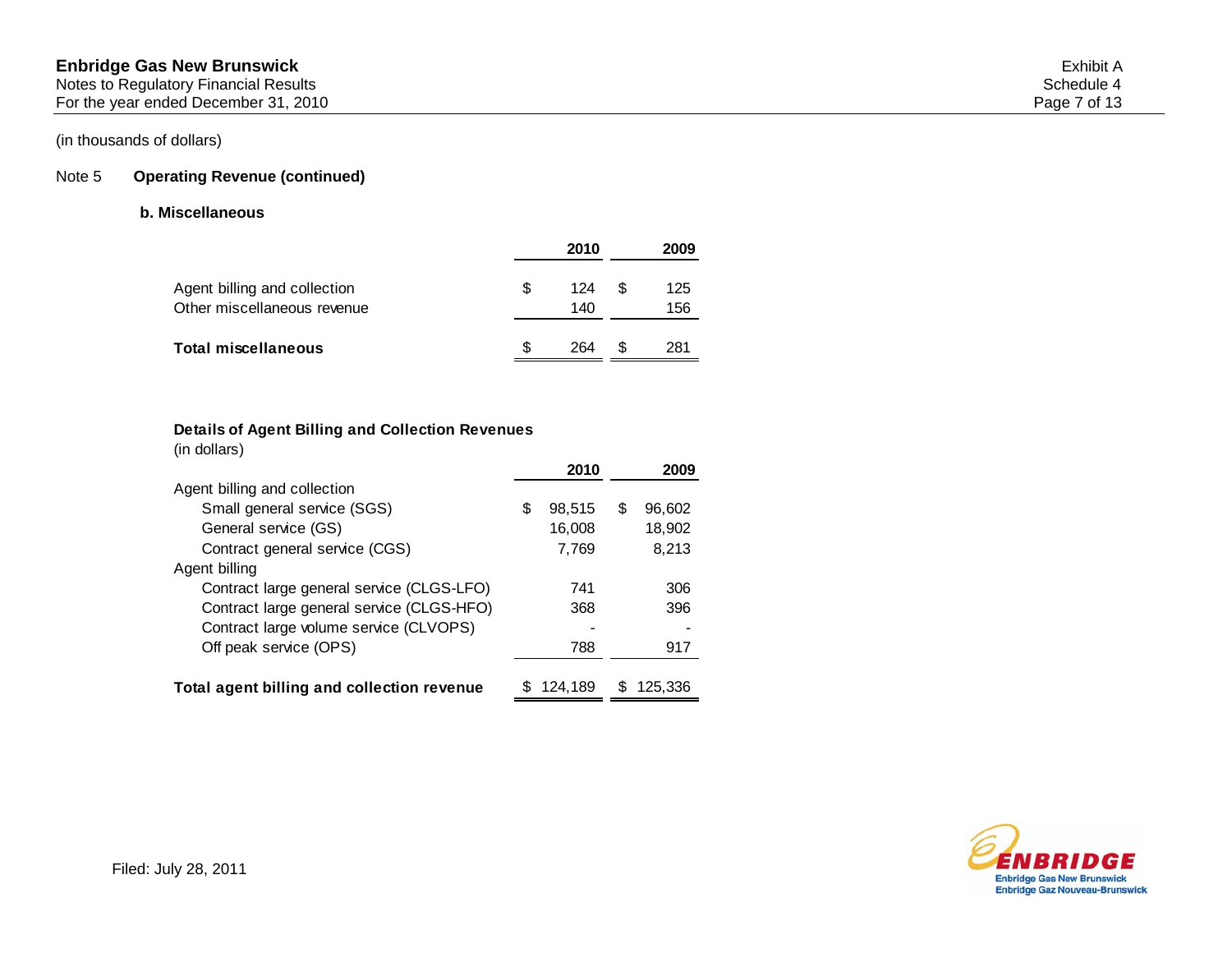Notes to Regulatory Financial Results Schedule 4 and Schedule 4 and Schedule 4 and Schedule 4 and Schedule 4 and Schedule 4 and Schedule 4 and Schedule 4 and Schedule 4 and Schedule 4 and Schedule 4 and Schedule 4 and Sche

For the year ended December 31, 2010 **Page 8 of 13** 

## (in thousands of dollars)

## Note 6 **Operating and Maintenance Expenses**

|                                           | 2010        | 2009              |
|-------------------------------------------|-------------|-------------------|
|                                           |             |                   |
|                                           | 1,334<br>\$ | 1,254<br>S        |
| Corporate management                      | \$<br>1,190 | \$<br>1,128       |
|                                           | 1,588       | 1.499             |
| Corporate administration                  | 1,134       | 984               |
|                                           | 731         | 774               |
| Financial reporting                       | 691         | 715               |
|                                           | 992         | $-943$            |
| Information technology                    | 972         | 919               |
| Regulatory & upstream                     | 1,982       | 1,372             |
| Sales & marketing                         | 7,150       | 6,872             |
|                                           | 5,723       | 5,821             |
| Distribution & maintanance                | 5,669       | 5,763             |
| Customer care                             | 1,297       | 1,342             |
|                                           | 2,093       | 2,179             |
| Human resources                           | 1,769       | 1,786             |
| Gas transportation and related activities | 1,144       | 1,141             |
|                                           |             |                   |
|                                           | 24,034      | <del>23,197</del> |
| <b>Total</b>                              | 22,998      | 22,022            |
|                                           |             |                   |
| Capitalized to:                           |             |                   |
|                                           | 5,607       | 6,322             |
| Property, plant & equipment               | 5,399       | 6,267             |
|                                           | 10,639      | 11,821            |
| Development O&M capitalized costs         | 10,457      | 11,169            |
|                                           | 16,246      | 18,143            |
| <b>Total capitalized</b>                  | 15,856      | 17,436            |
|                                           |             |                   |
|                                           | 7,788       | 5,054             |
| Total                                     | \$<br>7,142 | \$<br>4,586       |
|                                           |             |                   |

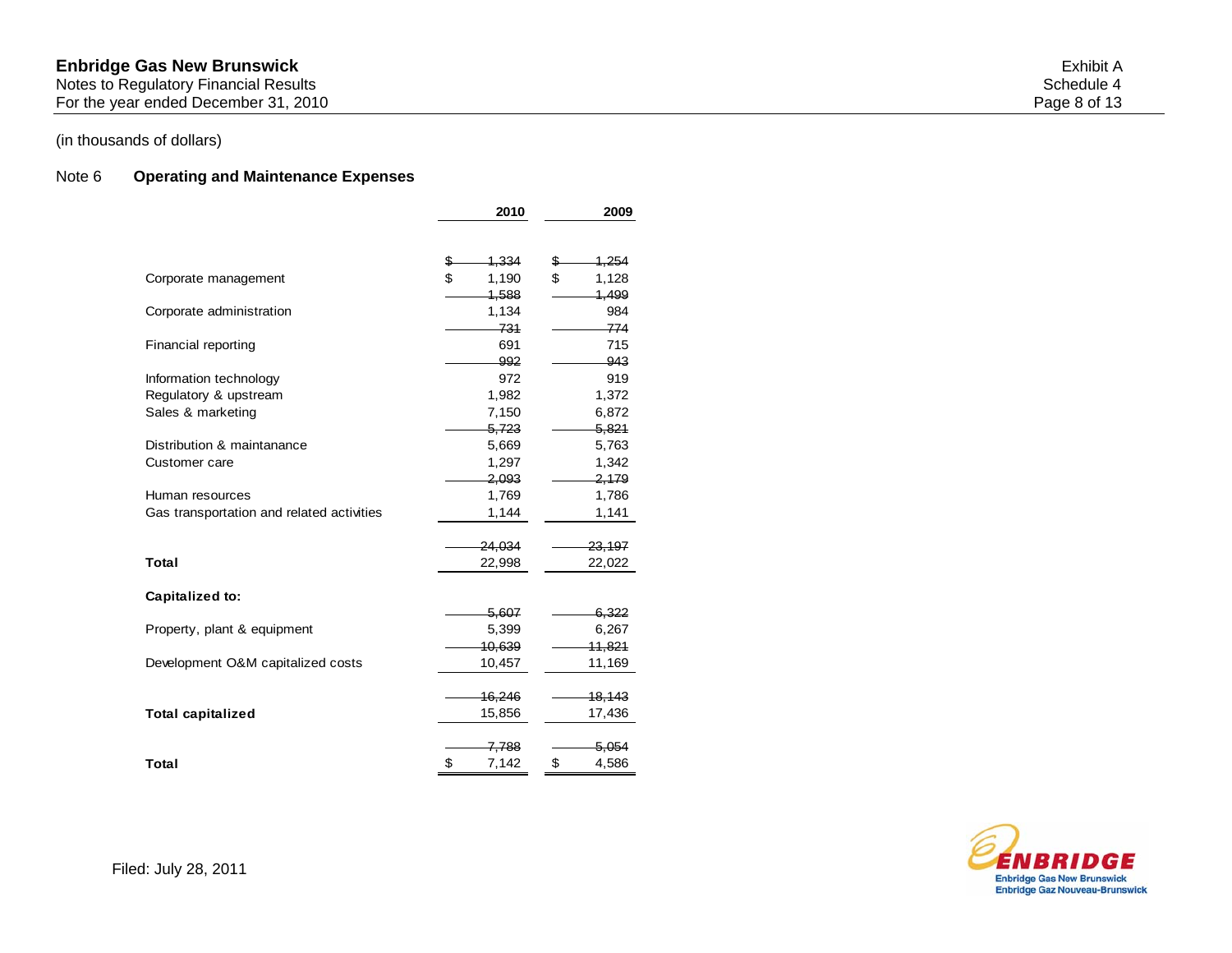#### Note 7 **Interest on Amounts Due to Associates & Affiliates and Other Interest**

|                                                                             | 2010           |    | 2009              |
|-----------------------------------------------------------------------------|----------------|----|-------------------|
|                                                                             | <u>44,018</u>  |    | <u> 12,176</u>    |
| Interest on long-term debt                                                  | \$<br>13.959   | \$ | 12.164            |
| Other interest expense                                                      | 67             |    | 180               |
| AIDC - allowance for funds used during construction (debt component)        | 32             |    | 11                |
|                                                                             | <u> 14.117</u> |    | <del>12,367</del> |
| Total interest on amounts due to associates & affiliates and other interest | 14.058         | S  | 12,355            |

## Note 8 **Regulated Return on Equity**

|                                                                        |     | 2010              | 2009              |  |  |
|------------------------------------------------------------------------|-----|-------------------|-------------------|--|--|
|                                                                        |     | <del>24.694</del> | <del>24,369</del> |  |  |
| Regulated return on equity                                             | S   | 24.590            | \$<br>24,344      |  |  |
| AEDC - allowance for funds used during construction (equity component) |     | 55                | 22                |  |  |
|                                                                        |     | <del>24.749</del> | <del>24,391</del> |  |  |
| Total regulated return on equity                                       | \$. | 24.645            | \$<br>24,366      |  |  |

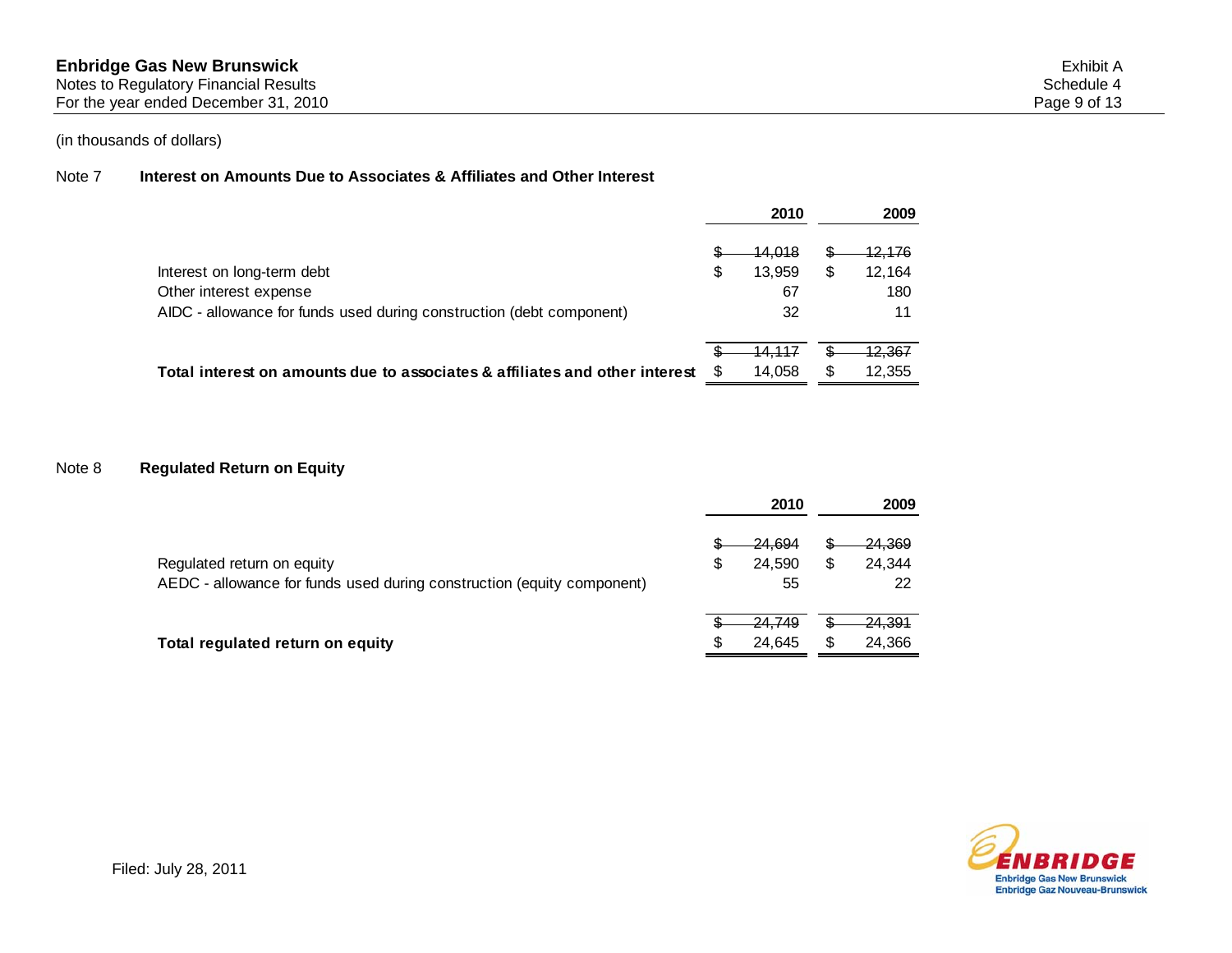Notes to Regulatory Financial Results Schedule 4 and Schedule 4 and Schedule 4 and Schedule 4 and Schedule 4 and Schedule 4 and Schedule 4 and Schedule 4 and Schedule 4 and Schedule 4 and Schedule 4 and Schedule 4 and Sche

For the year ended December 31, 2010 **Page 10** of 13

# (in thousands of dollars)

## Note 9 **Rate Base for Regulatory Purposes**

|                                                                            | 2010                                        | 2009                                        |
|----------------------------------------------------------------------------|---------------------------------------------|---------------------------------------------|
| Property, plant & equipment                                                |                                             |                                             |
| Cost                                                                       | 187,104<br>\$<br>\$<br>186,756<br>(30, 485) | 172,445<br>\$<br>\$<br>172,216<br>(24, 694) |
| Accumulated amortization                                                   | (30, 551)<br>156,619                        | (24, 687)<br>147,751                        |
| <b>Net</b>                                                                 | 156,205                                     | 147,529                                     |
| Deferred charges                                                           |                                             |                                             |
| Franchise fee, at cost<br>Accumulated amortization<br><b>Net</b>           | 1,500<br>(850)<br>650                       | 1,500<br>(775)<br>725                       |
| Development O&M capitalized costs                                          | 106,494<br>105,913<br>(9, 523)              | 95,855<br>95,456<br>(7,084)                 |
| Accumulated amortization                                                   | (9, 504)<br>96,971                          | (7,078)<br>88,771                           |
| <b>Net</b>                                                                 | 96,409                                      | 88,378                                      |
| Deferred carrying costs, at cost<br>Accumulated amortization<br><b>Net</b> | 1,784<br>(1,583)<br>201                     | 1,784<br>(1,358)<br>426                     |
| Deferral account                                                           | 172,782<br>171,427                          | 155,895<br>155,377                          |
| <b>Total deferred charges</b>                                              | 270,604<br>268,687                          | 245,817<br>244,906                          |
| Term deposit                                                               | 2,957                                       | 2,955                                       |
| <b>Working capital allowance</b>                                           | 1,859                                       | 1,757                                       |
| Total rate base                                                            | \$<br>432,039<br>\$<br>429,708              | \$<br>398,280<br>\$<br>397,147              |
| Average rate base                                                          | 412,413<br>\$<br>\$<br>410,675              | \$<br>374,900<br>\$<br>374,523              |

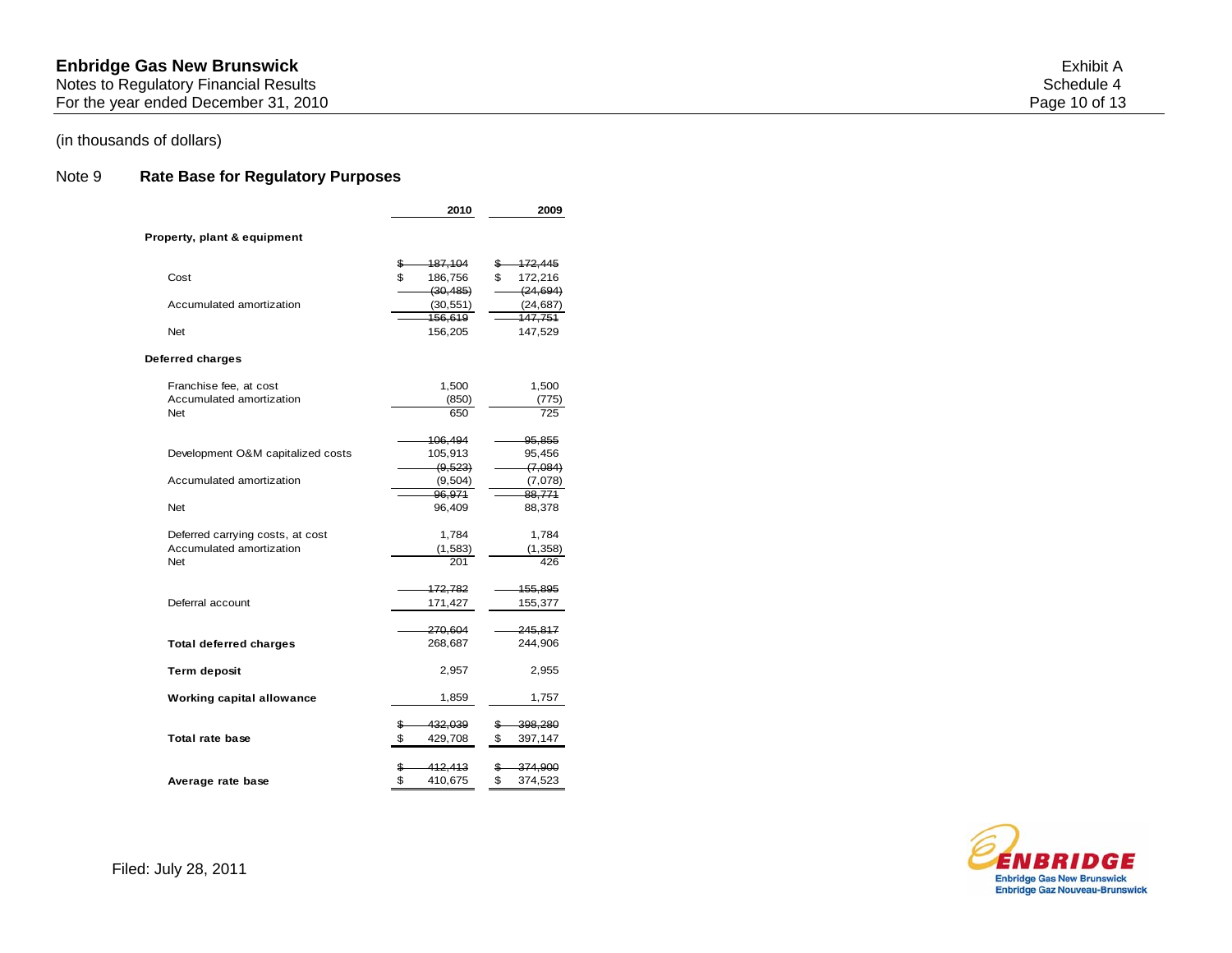For the year ended December 31, 2010 **Page 11** of 13

## Note 10 **Capital Structure for Regulatory Purposes**

|                   |         | 2010                          |          | 2009                          |
|-------------------|---------|-------------------------------|----------|-------------------------------|
| Capital structure |         |                               |          |                               |
| Long-term debt    | \$      | 233,650<br><del>194,513</del> | \$       | 212,650<br>186,656            |
| Equity            |         | 192,143                       |          | 185,523                       |
| Total             | S<br>\$ | 428,163<br>425,793            | ٦D<br>\$ | <del>399,306</del><br>398,173 |

#### **Capital structure percentage**

|                | 54.57%  | 53.25%  |
|----------------|---------|---------|
| Long-term debt | 54.87%  | 53.41%  |
|                | 45.43%  | 46.75%  |
| Equity         | 45.13%  | 46.59%  |
| Total          | 100.00% | 100.00% |

#### **Capital structure average percentage for regulatory purposes**

| Long-term debt | 53.92%  | 50.00%  |
|----------------|---------|---------|
| Equity         | 46.08%  | 50.00%  |
| Total          | 100.00% | 100.00% |

## **Weighted cost of capital for regulatory purposes**

| Long-term debt | 3.38% | 3.25% |
|----------------|-------|-------|
| Equity         | 5.99% | 6.50% |
| Total          | 9.37% | 9.75% |

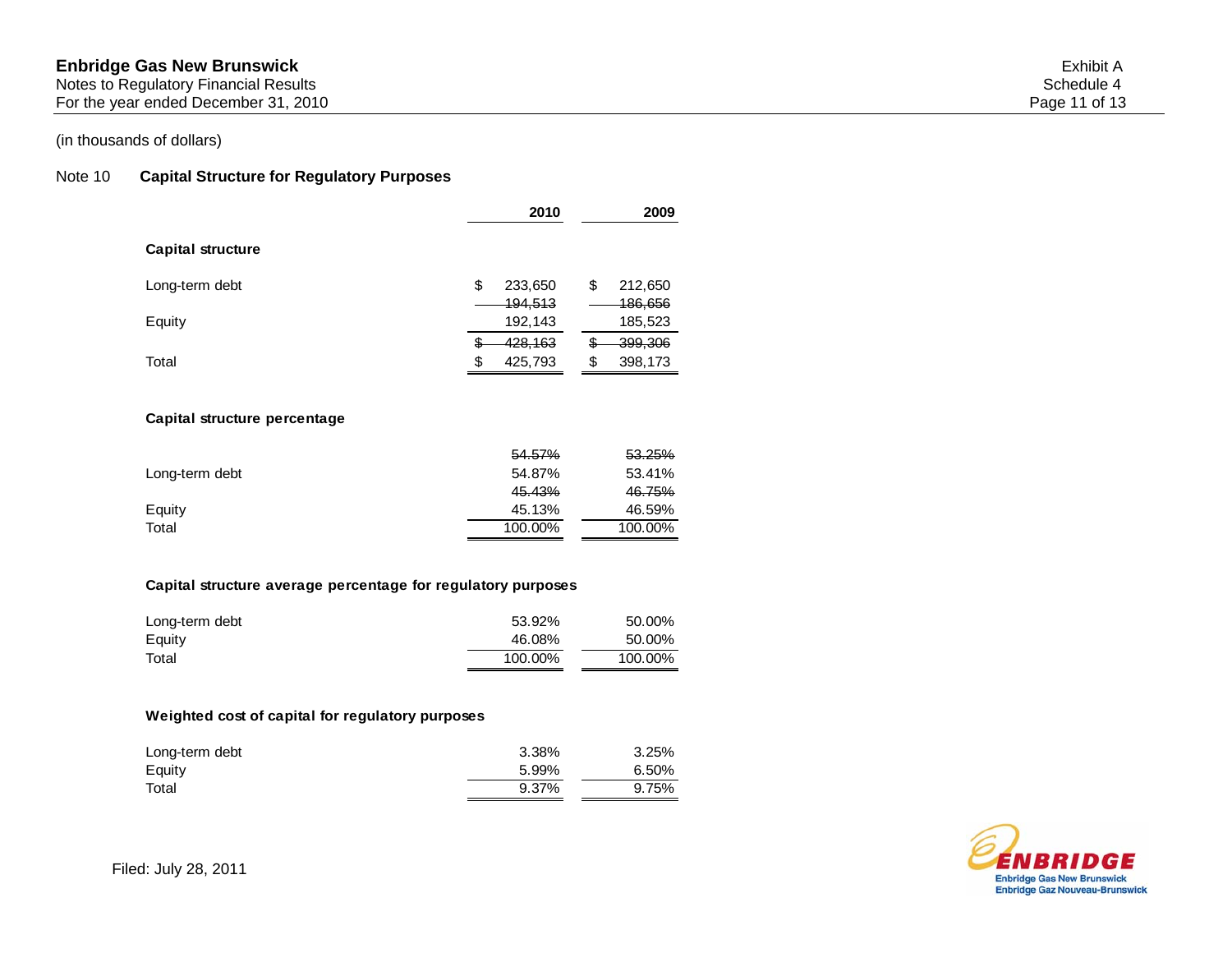For the year ended December 31, 2010 **Page 12 of 13** 

## (in thousands of dollars)

## Note 11 **Details of Affiliate Transactions**

|                                         | Enbridge<br>Operational<br><b>Services</b> |    | Enbridge Inc.            | Enbridge<br>Commercial<br>Services Inc. |      | <b>Enbridge Gas</b><br><b>Distribution</b><br>Inc. |    | Gazifère Inc. |         | <b>Total Affiliate</b><br>Consulting<br>and Services | Total<br>Consulting<br>and Services | <b>Affiliate</b><br><b>Expenditure as</b><br>Percent of<br>Total<br>Consulting and<br><b>Services</b> |
|-----------------------------------------|--------------------------------------------|----|--------------------------|-----------------------------------------|------|----------------------------------------------------|----|---------------|---------|------------------------------------------------------|-------------------------------------|-------------------------------------------------------------------------------------------------------|
| For the period ending December 31, 2010 |                                            |    |                          |                                         |      |                                                    |    |               |         |                                                      |                                     |                                                                                                       |
|                                         |                                            |    | 171<br>\$                |                                         |      |                                                    |    |               | \$      | 202                                                  | \$<br>437                           | 46%                                                                                                   |
| Corporate management                    | \$                                         |    | \$.<br>27S               | $\overline{\phantom{a}}$                | \$   | 31                                                 | S. |               | \$      | 58<br>$\overline{\mathbf{1}}$                        | \$<br>293<br>4,269                  | 20%<br>0%                                                                                             |
| Sales & marketing                       |                                            |    | $\overline{\phantom{a}}$ |                                         |      | 148                                                |    |               |         | 148                                                  | 1,497                               | 10%                                                                                                   |
|                                         |                                            |    | 346                      |                                         |      |                                                    |    |               |         | 420                                                  | 564                                 | 74%                                                                                                   |
| Human resources                         |                                            |    | 22                       |                                         |      | 74                                                 |    |               |         | 96                                                   | 240                                 | 40%                                                                                                   |
|                                         |                                            |    | 10                       |                                         |      | 623                                                |    |               |         | 633                                                  | 1,427                               | 44%                                                                                                   |
| Distribution & maintenance              |                                            |    | Ĭ.                       |                                         |      | 432                                                |    |               |         | 432                                                  | 1,149                               | 38%                                                                                                   |
| Budget & regulatory                     |                                            |    | Ĭ.                       |                                         |      | $\mathbf{1}$                                       |    |               |         | $\mathbf{1}$                                         | 1,874                               | 0%                                                                                                    |
|                                         |                                            |    | 74                       |                                         |      |                                                    |    |               |         | 94                                                   | 234                                 | 40%                                                                                                   |
| Financial reporting                     |                                            |    | 35                       |                                         |      | 20                                                 |    |               |         | 55                                                   | 195                                 | 28%                                                                                                   |
| Customer care                           |                                            |    |                          |                                         |      | 46                                                 |    | 603           |         | 649                                                  | 676                                 | 96%                                                                                                   |
|                                         |                                            |    | 1.501                    |                                         |      |                                                    |    |               |         | 1.511                                                | 1,511                               |                                                                                                       |
| Corporate administration                |                                            |    | 1,047                    |                                         |      | 10                                                 |    |               |         | 1,057                                                | 1,057                               | 100%                                                                                                  |
|                                         |                                            |    |                          |                                         |      |                                                    |    |               |         |                                                      | 94                                  | 111%                                                                                                  |
| Gas transportation & related            | 104                                        |    | ÷,                       |                                         |      |                                                    |    |               |         | 104                                                  | 95                                  | 109%                                                                                                  |
|                                         |                                            |    | 150<br>131               |                                         |      | 279                                                |    |               |         | 429<br>410                                           | 538<br>519                          | 80%<br>79%                                                                                            |
| Information technology                  |                                            |    | 2,252                    |                                         | \$   | 1.085                                              |    |               | \$      | 4.043                                                | \$<br>8,624                         | 47%                                                                                                   |
| Total                                   | 104<br>\$                                  |    | \$<br>$1,262$ \$         |                                         | - \$ | $1,041$ \$                                         |    | 603           | \$      | 3,010                                                | \$<br>7,595                         | 40%                                                                                                   |
|                                         |                                            |    |                          |                                         |      |                                                    |    |               |         |                                                      |                                     |                                                                                                       |
| For the period ending December 31, 2009 |                                            |    |                          |                                         |      |                                                    |    |               |         |                                                      |                                     |                                                                                                       |
|                                         |                                            |    | 185                      |                                         |      |                                                    |    |               |         | 217                                                  | \$<br>381                           | 57%                                                                                                   |
| Corporate management                    | \$                                         |    | \$<br>69                 | \$                                      | \$   | 32 <sup>5</sup>                                    |    |               | S<br>\$ | 101                                                  | \$<br>265                           | 38%                                                                                                   |
| Sales & marketing                       |                                            |    | Ĭ.                       |                                         |      |                                                    |    |               |         | ÷,                                                   | 982                                 | 0%                                                                                                    |
|                                         |                                            |    | 403                      |                                         |      |                                                    |    |               |         | 426                                                  | 562                                 | 76%                                                                                                   |
| Human resources                         |                                            |    | 45                       |                                         |      | 23                                                 |    |               |         | 68                                                   | 204                                 | 33%                                                                                                   |
|                                         |                                            |    | 58                       |                                         |      |                                                    |    |               |         | 682                                                  | 1.615                               | 42%                                                                                                   |
| Distribution & maintenance              |                                            |    | 5                        |                                         |      | 624                                                |    |               |         | 629                                                  | 1,562                               | 40%                                                                                                   |
| Budget & regulatory                     |                                            |    | l,                       |                                         |      | 3                                                  |    |               |         | 3                                                    | 1,307                               | 0%                                                                                                    |
|                                         |                                            |    | 100                      |                                         |      |                                                    |    |               |         | 120                                                  | 255                                 | 47%                                                                                                   |
| Financial reporting                     |                                            |    | 30                       |                                         |      | 20                                                 |    |               |         | 50                                                   | 185                                 | 27%                                                                                                   |
| Customer care                           |                                            |    |                          |                                         |      | 31                                                 |    | 586           |         | 617                                                  | 647                                 | 95%                                                                                                   |
|                                         |                                            |    | 1.417                    |                                         |      |                                                    |    |               |         | 1,422                                                | 1,422                               |                                                                                                       |
| Corporate administration                |                                            |    | 987                      |                                         |      | 5                                                  |    |               |         | 992                                                  | 992                                 | 100%                                                                                                  |
| Gas transportation & related            |                                            | 60 | ÷,                       |                                         |      | L,                                                 |    |               |         | 60                                                   | 60                                  | 100%                                                                                                  |
| Information technology                  |                                            |    | 158                      | 31                                      |      | 256                                                |    |               |         | 445                                                  | 537                                 | 83%                                                                                                   |
|                                         |                                            |    | 2.321                    |                                         |      |                                                    |    |               | \$      | 3.992                                                | \$<br>7,768                         | 51%                                                                                                   |
| Total                                   | \$                                         | 60 | \$<br>$1.294$ \$         | 31                                      | \$   | 994                                                | S. | 586 \$        |         | 2.965                                                | \$<br>6.741                         | 44%                                                                                                   |

Filed: July 28, 2011